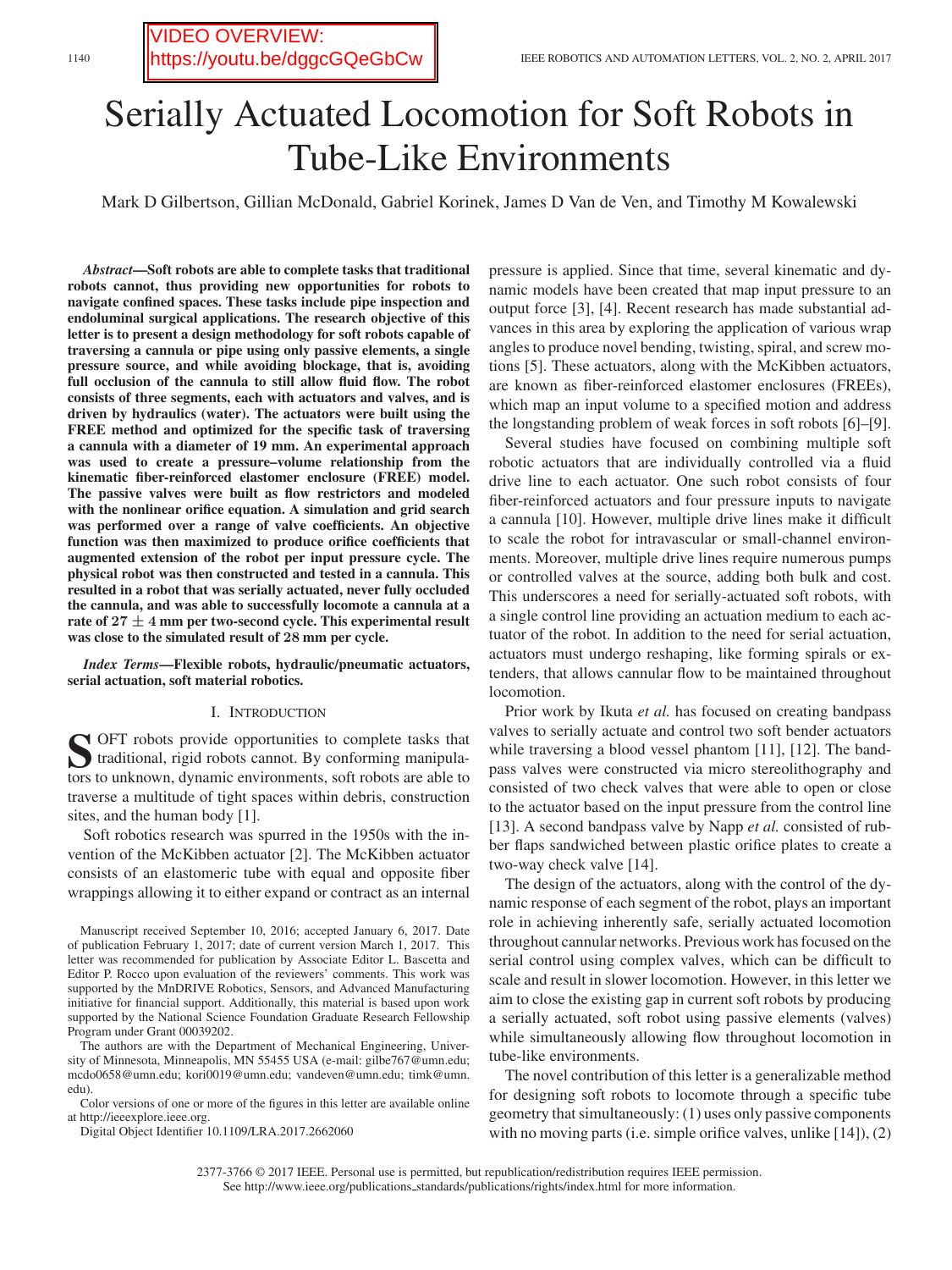

Fig. 1. Soft robot locomoting through a cannula. The robot consists of a tethered base and three segments, each containing a valve and an actuator. The spiral shapes prevent blockage of fluid flow. The cap represents the end effector.

is serially actuated (i.e. requires only one power source, unlike [10]), and (3) utilizes a geometry that avoids blocking flow while maintaining high contact area for anchoring force (i.e. a spiral actuator unlike a balloon [10] or bending actuator [13]). This includes experimental validation.

The layout of this work is as follows. First, in Section II-A of the Methods, we discuss the design of the robot based on ideal and theoretical models. In Section II-B, we discuss the modeling the actuators and valves which make up the robotic segments. Objectives will be set for the actuators and valves such that optimal robot locomotion is achieved. In Section II-C, we specify the task of the robot including the desired geometry, pressures, and dynamic response. In Sections II-D and II-E, we present the necessary actuator and valve designs needed to achieve the task, respectively. We conclude the letter with a discussion of the experimental results and future work.

## II. METHODS

#### *A. Overall Design*

*1) Ideal Robot Design:* The goal of this letter was to produce a design method for a soft robot capable of traversing a cannula through serial actuation as shown in Fig. 1. The proposed robot consisted of three segments, each including an actuator and a valve. The first and third segments contained spiral actuators to anchor into the cannular wall, while the second segment utilized an extending actuator to produce locomotion. A spiral geometry was chosen to allow locomotion to occur while also making the robot adaptable to environments where flow through the cannula must be maintained (e.g. vasculature procedures, pipe inspection).

The serial combination of the multiple segments and the control of the flow into each actuator with the valves provided the rationale for the ideal locomotion sequence represented by the events labeled in Fig. 2. Within the ideal sequence, the robot starts in its nominal unactuated state (Fig. 2 event A), then the first segment actuates, forming a spiral and anchoring into the wall of the cannula (Fig. 2 event B). While the first actuator remains anchored, the second segment actuates, causing extension along the cannula (Fig. 2 event C). This is followed by the actuation of the third segment (Fig. 2 event D). To move the robot along the cannula, the actuators are deflated in the same order of actuation (Fig. 2 events E-G). This sequence is repeated until the robot reaches its destination.

Fig. 2(b) shows the ideal timing of each actuator which corresponds to the states in Fig. 2(a). The volume-time relationship is crucial because the volume of liquid within each actuator directly translates to the pose of that actuator. There are two important volumes for the actuators. The first is the contact volume,



Fig. 2. (a) Ideal actuation and timing events of the soft robot actuators. (b) Volume response of each actuator corresponding to the ideal actuation events (Events labeled A-G).



Fig. 3. Theoretical model showing each segment modeled as a flow restrictor and an accumulator.

 $V_c$ , which is the volume at which the spiral actuators (*Act 1, Act 3*) make contact with the cannula wall. The second important volume is the final volume,  $V_f$ , which represents fully anchored spirals for *Act 1* and *Act 3*, and a fully extended actuator for *Act 2*.

*2) Theoretical System Model:* For the purpose of modeling the pressures and volumes within the system, the valves were modeled as flow restricting orifices, and the actuators were modeled as nonlinear-spring-loaded hydraulic accumulators (Fig. 3).

The robot was driven by a pressure source. The resulting volume change for each segment was described by the following system of differential equations for the flow rates:

$$
\dot{V}_1 = f_{\text{valve}_1}(u, P_{\text{Act}_1}) - f_{\text{valve}_2}(P_{\text{Act}_1}, P_{\text{Act}_2})
$$
\n
$$
\dot{V}_2 = f_{\text{valve}_2}(P_{\text{Act}_1}, P_{\text{Act}_2}) - f_{\text{valve}_3}(P_{\text{Act}_2}, P_{\text{Act}_3})
$$
\n
$$
\dot{V}_3 = f_{\text{valve}_3}(P_{\text{Act}_2}, P_{\text{Act}_3})
$$
\n(1)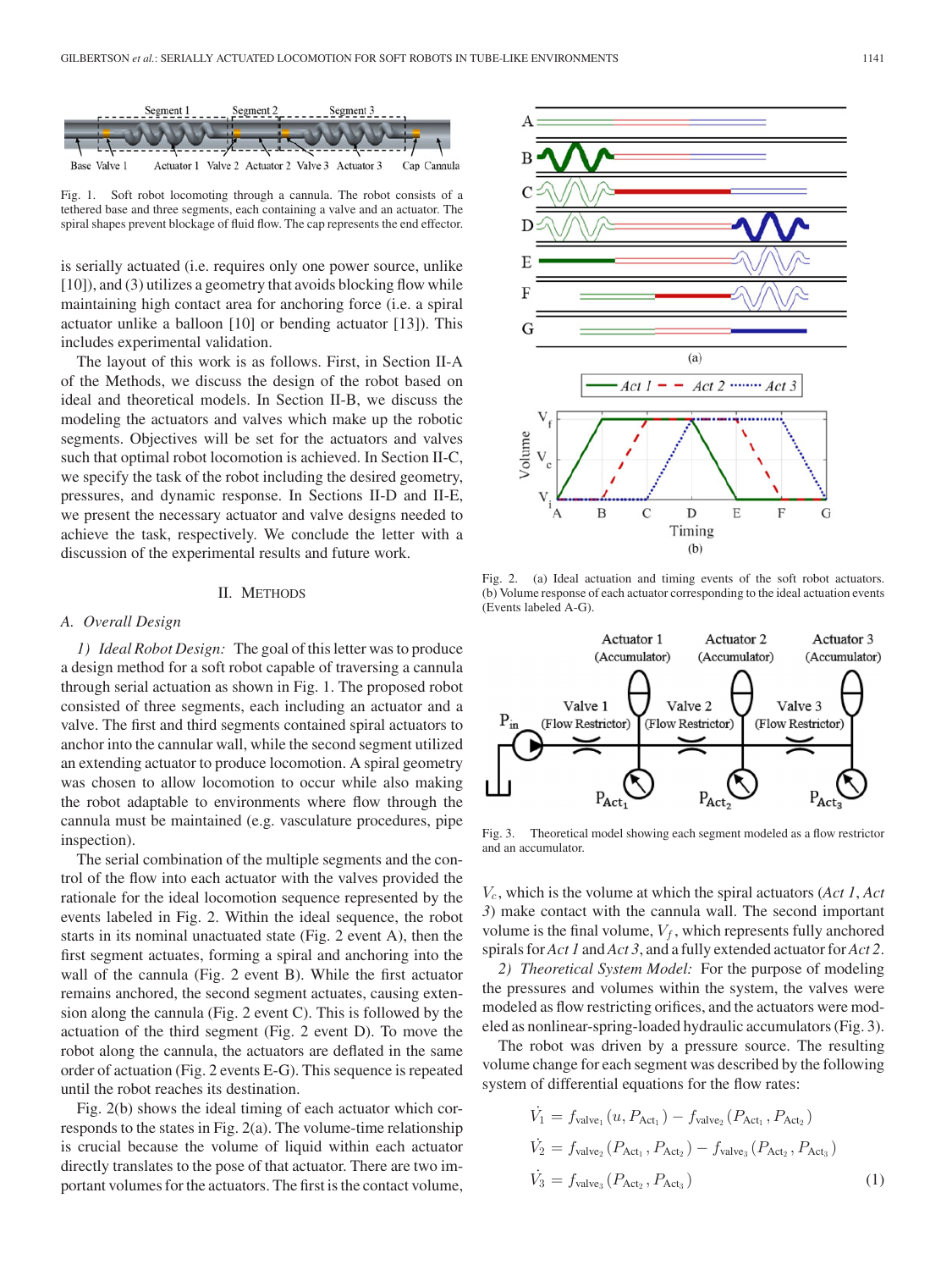where u is the pressure input,  $f_{\text{valve}_i}$  describes the flow through a restricted orifice, and  $P_{\text{Act}_i}$  is an equation to describe the behavior of the pressure in the ith accumulator based on its material properties.

### *B. Model Components*

*1) Actuator (Accumulator) Model:* The actuator was modeled as a nonlinear-spring-loaded accumulator. The volume coefficient,  $V$ , was the independent variable defined as the ratio of final actuator volume to initial actuator volume (2) and the internal pressure, P, was the dependent variable.

$$
V = \frac{V_f}{V_i} \tag{2}
$$

A polynomial function (3) modeled the nonlinear-springloaded accumulator where the coefficients,  $c_n$ , could be estimated using least squares from pressure-volume data for each actuator. The polynomial order,  $n_f$ , was increased until a residual, res (6), less than 2.5% was reached.

$$
P_{\text{Act}_i} = \sum_{n=1}^{n_f} c_n(\hat{V})^n \tag{3}
$$

for  $n_f$  such that  $e < 2.5\%$  where

$$
(\hat{V}) = V - 1 \tag{4}
$$

$$
e = |\text{res}(n) - \text{res}(n-1)|/\text{res}(n-1)
$$
 (5)

res = 
$$
\left[\sum_{t=0}^{t_f} (P - [\hat{V} \dots \hat{V}^n][c_1 \dots c_n]^T)^2\right]^{1/2}
$$
 (6)

The following assumptions were made: the loading on the rubber in the nonlinear-spring-loaded accumulator was time invariant, exhibited no creep, hysteresis effects were negated [15], and that derivations from such assumptions resulted in negligible error.

*2) Valve (Flow Restrictor) Model:* The flow restrictors were modeled using the orifice equation (7), which described fluid flow through a restricted orifice and was governed by the valve coefficient,  $K_i$  (8), and pressure drop,  $\Delta P$  [16].

$$
f_{\text{value}} = K_i \sqrt[*]{|\Delta P|} \tag{7}
$$

where  $\sqrt[x]{x} = \text{sgn}(x)\sqrt{|x|}$ .

The valve coefficient, as determined by the orifice equation, was defined as:

$$
K_i = C_d A_{\text{orf}_i} \sqrt{\frac{2}{\rho_f}}
$$
 (8)

where  $C_d$  is the discharge coefficient equal to 0.62,  $A_{\text{orf}_i}$  is the cross-sectional orifice area,  $\rho_f$  is the density of the fluid equal to 997.45 [kg m<sup>-3</sup>] (at 23 °C), and i indicates the valve index. Although the orifice equation is a steady state model, we assumed this model holds true throughout actuation of the robot.

# *C. Physical Realization and Targeted Task*

*1) Task:* To illustrate our general methodology, the specified task for the robot design was to locomote through a cannula



Fig. 4. FREE wrap angles and stretch parameters from Bishop-Moser *et al.* [7].

 $(D = 19 \text{ mm})$  using a combination of segments that occluded the cannula by less than 50% and experienced pressures under 200 kPa. The timing of the actuation needed to follow Fig. 2. This meant that *Act 1* must anchor before extension of *Act 2* contributed to locomotion. Additionally, *Act 2* must be near its final volume before *Act 3* anchored. This prevents *Act 2* from buckling or wasting motion.

## *D. Actuator Design and Construction*

*1) Actuator Design:* To achieve the desired area occlusion ratio, the actuators inner radius was chosen as  $r = 5$  mm with 0.8 mm thickness, resulting in an area occlusion ratio of 37%.

To achieve the actuator shapes shown in Figs. 1 and 2, FREE actuators were used. FREE actuators utilize two or three varying wrap angles  $\alpha$ ,  $\beta$ ,  $\gamma$ , as shown in Fig. 4, to create spiral or extending actuators [5], [7]. The derivation of the FREE model relied on fiber inextensibility resulting in the geometric relations in 9–11. The following derivation of (9)–(16) are attributed to and detailed in [5]–[9].

$$
\lambda_1^2 c_\alpha^2 + \lambda_2^2 s_\alpha^2 \left(\frac{\theta + \delta}{\theta}\right) = 1\tag{9}
$$

$$
\lambda_1^2 c_\beta^2 + \lambda_2^2 s_\beta^2 \left(\frac{\zeta + \delta}{\zeta}\right) = 1 \tag{10}
$$

$$
\lambda_1^2 c_\gamma^2 + \lambda_2^2 s_\gamma^2 \left(\frac{\psi + \delta}{\psi}\right) = 1 \tag{11}
$$

$$
\theta = \frac{L \tan(\alpha)}{r}, \zeta = \frac{L \tan(\beta)}{r}, \psi = \frac{L \tan(\gamma)}{r}
$$

where  $c_{\alpha} = \cos(\alpha)$ ,  $s_{\alpha} = \sin(\alpha)$ , and L represents the overall length of the actuator.

The radial stretch parameter,  $\lambda_2$ , and axial twist,  $\delta$ , were solved as functions of the axial stretch parameter,  $\lambda_1$ . This was done by substituting (9) into (10), resulting in (12) and (13), respectively.

$$
\lambda_2 = \frac{\frac{\alpha}{|\alpha|} c_\beta \sqrt{1 - c_\alpha^2 \lambda_1^2} - \frac{\beta}{|\beta|} c_\alpha \sqrt{1 - c_\beta^2 \lambda_1^2}}{s_{\alpha - \beta}}
$$
(12)

$$
\delta = \frac{L}{r} \frac{\frac{\beta}{|\beta|} s_{\alpha} \sqrt{1 - \lambda_1^2 c_{\beta}^2} - \frac{\alpha}{|\alpha|} s_{\beta} \sqrt{1 - \lambda_1^2 c_{\alpha}^2}}{\frac{\alpha}{|\alpha|} c_{\beta} \sqrt{1 - \lambda_1^2 c_{\alpha}^2} - \frac{\beta}{|\beta|} c_{\alpha} \sqrt{1 - \lambda_1^2 c_{\beta}^2}}
$$
(13)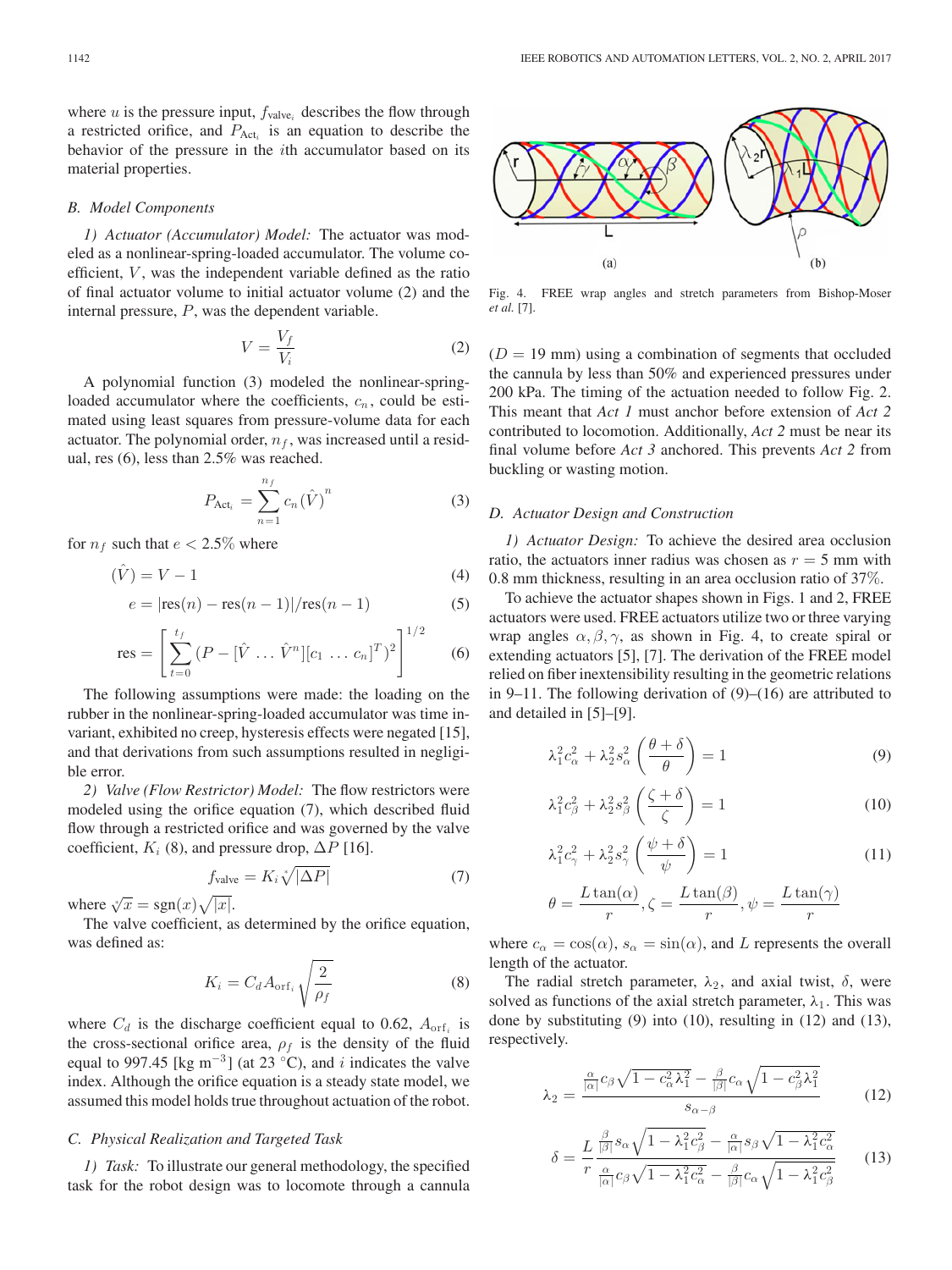

Fig. 5. Pertinent dimensions for a FREE spiral within a tube.

The volume coefficient,  $V$ , was used to obtain a solution for  $\lambda_1$  and was also an input to the system. V can be expressed in terms of stretch parameters:

$$
V = \lambda_1 \lambda_2^2 \tag{14}
$$

To solve for  $\lambda_1$ , the Newton Raphson method was applied to (12) and (14) with an initial condition of  $\lambda_1 = 1$  [8]. For spiral actuators consisting of three separate fiber angles, the helix radius,  $R(15)$ , was defined as the radius of the spirals. The helix radius as well as the helix angle,  $\phi$  (16), are depicted in Fig. 5 and their derivation can be found in [7].

$$
R = \frac{\rho}{1 + \left(\frac{(\delta + \psi)\rho}{L}\right)^2}
$$
(15)

$$
\phi = \arctan\left(\frac{(\delta + \psi)\rho}{L}\right) \tag{16}
$$

where  $\rho$  is provided in [7].

To demonstrate our generalizable method, we target actuators capable of forming the desired spiral in Fig. 1 as dictated by a specific task (i.e. traversing a  $D = 19$  mm diameter tube). This informed the specific design criteria, which were fed into a cost function. The first constraint was to set the volume coefficient to  $V = 1.30$  which was used for both spirals and the extending actuator. A  $V = 1.30$  was chosen because it is large enough to produce the desired  $R$  and stable enough to obtain solutions before geometric lock (e.g. see [5]). For the actuator to successfully traverse a tube,  $R$  must be greater than or equal to  $D/2$  (Fig. 5). The selection for this desired helix radius, R, was  $D/2$ . This assumed traction forces large enough to anchor the actuator in the cannula since the spiral was able to compress twice the radius of the actuator on the cannular wall. Next, we aimed to maintain constant overall axial length of the spiral actuator in the x-direction,  $\lambda_x$ , as shown by (17). A constant value was chosen as it reduces slip between the cannula and actuator between contacting and anchoring.

$$
\lambda_x = \lambda_1 L \cos(\phi) \sqrt{\cos^{-2}(\phi) - 1} \tag{17}
$$

The final objective of the cost function was to minimize the axial twist,  $\delta$ , of the actuator (i.e.  $\delta = 0$ ) to minimize shear on the tube wall and maximize the efficiency of the robot. A simple grid search with a constant step size of 1.0◦ was performed over all  $\alpha$ ,  $\beta$ ,  $\gamma$  permutations and the linear quadratic cost function (18) was evaluated with the design parameters in Table I. The  $\alpha$ ,  $\beta$ ,  $\gamma$  values that minimized cost were taken to be the optimal

TABLE I TASK-SPECIFIC DESIGN PARAMETERS FOR  $D = 19$  MM





Fig. 6. Closed hydraulic circuit test bench: A) linear actuator B) LVDT C) cylinder piston rod D) stroke cylinder E) tubing leading to the FREE actuator.

fiber wrap angles. The value for  $r$  was chosen based on the off-the-shelf latex tubing used to manufacture the actuators.

$$
\begin{array}{ll}\n\text{minimize} & \Phi^T Q \Phi\\ \n\text{subject to} & \alpha, \beta, \gamma \in [-90, 90] \tag{18}\n\end{array}
$$

where

$$
\Phi = [\hat{R} - R, \hat{\lambda}_x - \lambda_x, \hat{\delta} - \delta]
$$
\n(19)

$$
Q = I_{3x3} \tag{20}
$$

The second actuator was an extending McKibben actuator that was specified to consist of equal but opposite fiber wrappings greater than 54.7◦. The goal of the second actuator was to extend without buckling. The wrap angles of the extending actuator were determined through an empirical study, which examined the relationship between wrap angle, actuator buckling, and actuator extension. The volume coefficient for this actuator was the same as the spiral design,  $V = 1.30$ .

To identify the parameters in (3) for the kinematic actuator model using a pressure input, an experiment was performed. The nonlinear-spring-loaded accumulator model shown in (3) was applied. Since the system was filled with water, we assumed incompressibility. The relationship between  $P_{\text{Act}_i}$  and V were found experimentally by inputting a sine wave on volume using the characterization hydraulic test bench shown in Fig. 6. The test bench recorded the volume coefficient,  $V$ , and actuator pressure, P, at 100 Hz. Eq. 3 was then applied to determine the number of coefficients and their respective values with least squares.

*2) Actuator Construction:* The FREE actuators were constructed by turning fibers onto a latex tube (Kent Elastomer Products, Inc.) as shown in Fig. 7. A dipping process was used to secure the wrapped fibers in place. Each wrapped actuator was dipped three times into a 50/50 distilled water-latex (TAP Plastics Premium Liquid Latex Rubber) mixture with a two hour cure time between dips.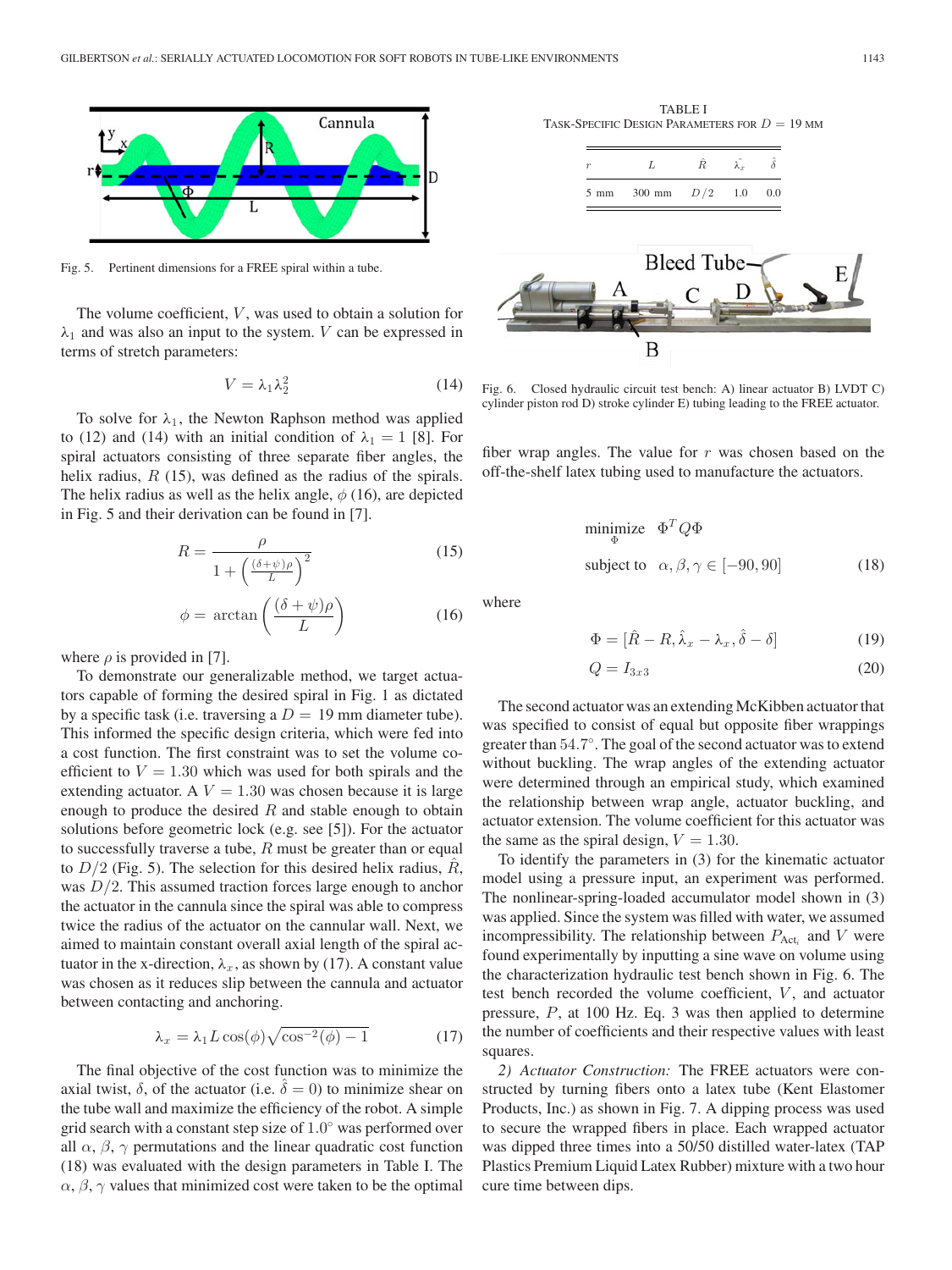

Fig. 7. Computer-controlled lathe modified to wrap fibers at desired  $\alpha$ ,  $\beta$ ,  $\gamma$ wrap angles onto a latex tubing.

The stretchability of the latex tubing allowed for sufficient motion of the actuators while keeping pressures under the task specification of 200 kPa.

#### *E. Valve Design and Construction*

*1) Valve Design:* To create a model for the soft robot, (3) and (7) were substituted into (1) to create the dynamic equations shown in  $(21)$ . The input pressure, u, was selected to be a pressure square wave between 0 and 83 kPa with a two second period.

$$
\dot{V}_1 = K_1 \sqrt{u - P_1}' - K_2 \sqrt{P_1 - P_2}' \n\dot{V}_2 = K_2 \sqrt{P_1 - P_2}' - K_3 \sqrt{P_2 - P_3}' \n\dot{V}_3 = K_3 \sqrt{P_2 - P_3}'
$$
\n(21)

Optimization of the resulting model (21) was performed with the design parameters being the valve coefficients,  $K_i$ , of the valves. The optimization had two objectives. The first was to maximize the volume change of  $Act_2$  while  $Act_1$  was anchored into the cannula,  $t_B$ , and before  $Act_3$  had contacted the cannula,  $t<sub>C</sub>$ , during the inflation phases,  $V_{\text{fwd}}$  (22). The second goal was to maximize the volume change of  $Act_2$  between  $Act_1$  releasing contact from the cannula,  $t_E$ , and  $Act_3$  unanchoring,  $t_F$ , during the deflation,  $V_{\text{rev}}$  (23).  $V_{\text{fwd}}$  and  $V_{\text{rev}}$  were then combined into a single objective function which aimed to maximize their value while keeping their volume changes the same (24). See Fig. 2 for event time labels  $t_B$ ,  $t_C$ , etc.

$$
V_{\text{fwd}} = V_{\text{Act}_2}(t_B) - V_{\text{Act}_2}(t_C) \tag{22}
$$

$$
V_{\text{rev}} = V_{\text{Act}_2}(t_E) - V_{\text{Act}_2}(t_F)
$$
 (23)

$$
\begin{aligned}\n\text{maximize} \quad & J_{\text{vol}} = [V_{\text{fwd}}^2 \quad V_{\text{rev}}^2][c_1 \quad c_2]^T - c_3 |V_{\text{fwd}} - V_{\text{rev}}|^2 \\
\text{subject to} \quad & K_2, K_3 = [0, K_1] \tag{24}\n\end{aligned}
$$

where  $c_i = 1$  for  $i = 1, 2, 3$ .

The robot response to the chosen input was simulated using MATLAB and Simulink. The simulation utilized the nonlinearspring-loaded accumulator model,  $P_{\text{Act}_i}$  (3), and the orifice equation,  $f_{\text{value}}$  (7), to simulate the robot model in (1). A square wave with an amplitude of 83 kPa gauge pressure and frequency of 0.5 Hz was used as the input. The pressure was chosen based on the material characteristics of the actuator. The frequency was chosen because it was intuitive for human users and is on the order of a resting heart rate, thus avoiding subjecting anatomy to foreign frequency content. The contact and anchoring volume



Fig. 8. A manufactured passive valve. The process used to manufacture valves is as follows: begin with a barbed fitting compatible with actuator size; insert set screw into the fitting wall; back out set screw and insert flexible tubing; fill empty space with polyurethane resin.

coefficients were defined as 1.13 and 1.30 as dictated by the actuator design.

To ensure that *Act 1* actuated as quickly as possible, the cross-sectional orifice area,  $A_{\text{orf}_1}$ , was set to its maximum value dictated by the valve geometry. This maximized the valve coefficient through valve 1. The simulation performed a grid search over  $K_2$  and  $K_3$  for values less than or equal to  $K_1$  using a constant step size of 5.0  $\times$  10<sup>-7</sup> m<sup>2</sup>. An optimal value for  $K_1$ was not incorporated into the objective function because valve 1 was made to allow as much flow into *Act 1* as possible, making  $K_1$  the largest possible value determined by the valve's cross-sectional area. Equation (24) was then evaluated and the  $K_2$ ,  $K_3$  combination which maximized  $J_{\text{vol}}$  was taken as the optimal dynamic response.

*2) Valve Construction:* The desired valves were constructed by placing flexible tubing within a barbed fitting, inserting a set screw into the fitting wall, then setting the tubing with cast polyurethane (TAP Plastics, One-to-One Polyurethane Casting Resin) (Fig. 8). The set screw allowed for adjustments in the flow restrictor opening, changing the effective  $K_i$ .

To match the flow restrictor with the  $K_i$ 's found by the simulation, the characterization hydraulic test bench (Fig. 6) was used with the flow restrictor placed between two pressure sensors. A cascading set of steps on voltage were inputted to the linear actuator, while the pressure drop,  $\Delta P$ , and piston position were recorded. The data was then filtered with a 4th order Butterworth filter with a cutoff frequency of 10 Hz. Next, the data was segmented for each voltage and transients were removed by attributing the data collected during the first third of the stroke length to acceleration and evaluating the remaining data from the last two thirds of the stroke length. The flow rate was then calculated using a noise robust differentiation [17] based on the segmented piston position. Least squares was then applied to determine the  $K_i$  term of the flow restrictor. If the  $K_i$  found using the test bench was above (or below) the desired  $K_i$ , the set screw on the flow restrictor was tightened (or loosened). This process was repeated until the target  $K_i$  from the simulation was achieved within 2%.

*3) Robot Locomoting Through a Tube:* Once all the valves were tuned and the actuators were built, each segment was assembled and combined to form the robot. The locomotion hydraulic test bench was connected to the robot and used as a pressure source. A 0.5 Hz square wave input with an amplitude of 83 kPa was implemented with the locomotion hydraulic test bench. The robot was then placed in a cannula of diameter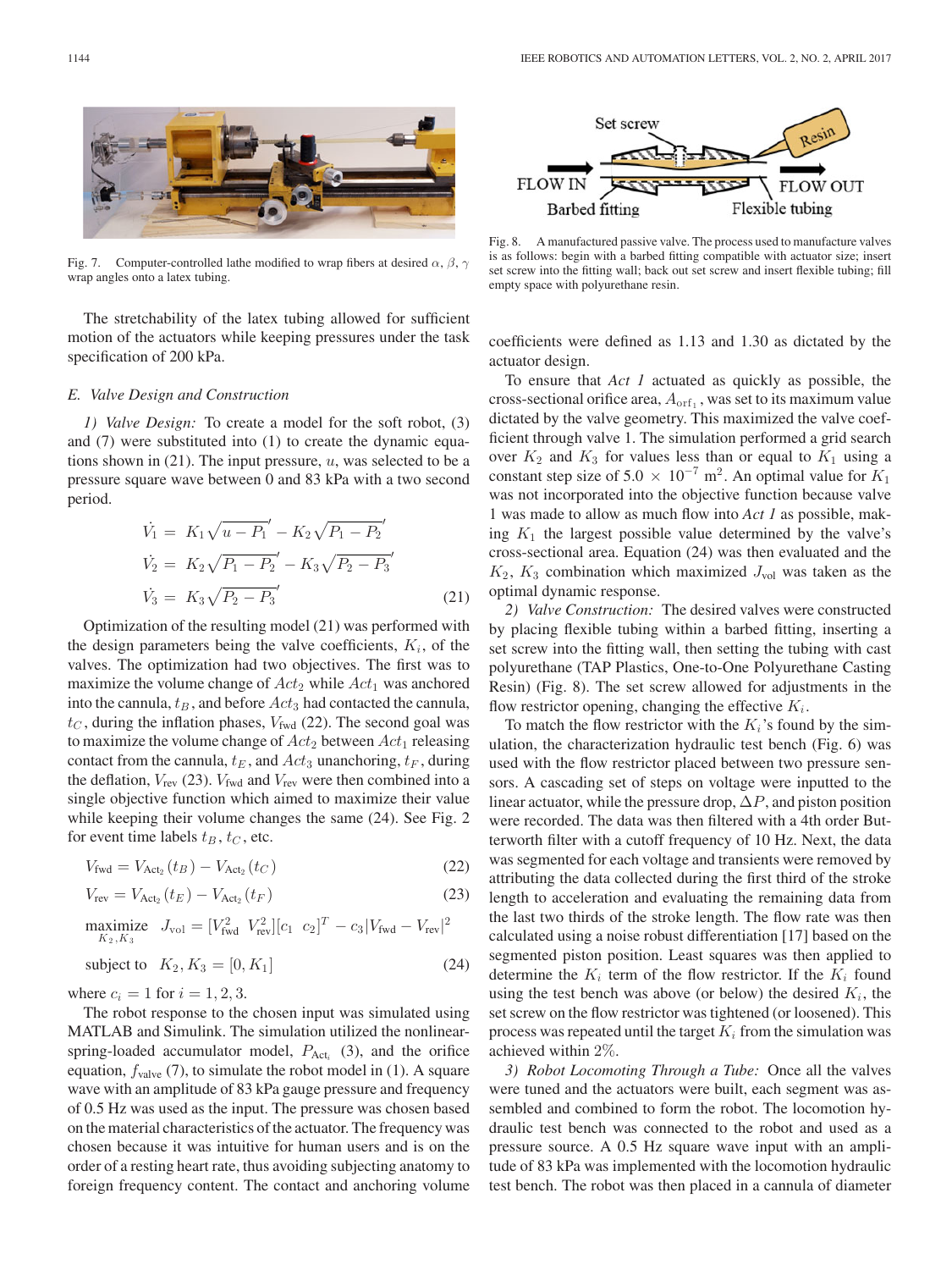TABLE II ACTUATOR WRAP ANGLES

|          | $\alpha$     | 11            |               |
|----------|--------------|---------------|---------------|
| Spiral   | $72^{\circ}$ | $-72^{\circ}$ | $-14^{\circ}$ |
| Extender | $80^\circ$   | $-80^\circ$   | *             |

∗wrap angle not used.



Fig. 9. Nonlinear-spring-loaded accumulator relationship shown with a hysteresis loop for actuator 1.

TABLE III PRESSURE VOLUME RELATIONSHIP FOUND WITH (3)

|                    | c <sub>1</sub> | $c_{2}$ | $c_3$    | $c_4$ |
|--------------------|----------------|---------|----------|-------|
| $P_{\text{Act}_1}$ | 1.60           | 5.92    | $-11.14$ | 7.18  |
| $P_{\text{Act}_2}$ | 0.44           | 6.64    | $-8.79$  | 4.28  |
| $P_{\text{Act}_3}$ | $-0.28$        | 10.61   | $-12.39$ | 5.06  |

 $D = 19$  mm and the segments were inflated and deflated to produce locomotion. A panel of reviewers  $(N = 6)$  identified key timing events over 5.5 cycles of locomotion recorded at 24 fps 1080P (Cannon EOS Rebel T6).

### III. RESULTS

## *A. Actuator (Accumulator) Models and Design Outputs*

The  $\alpha$ ,  $\beta$ ,  $\gamma$  wrap angles which optimized cost objectives specified by the design tasks and extender empirical study are shown in Table II.

Fig. 9 shows the experimental results from the nonlinearspring-loaded accumulator experiment for a single spiral actuator. The same protocol was repeated for the other two actuators and the resulting coefficients are listed in Table III. However, the pressure volume relationship for each actuator followed similar curves and values.

# *B. Valve Results*

The simulation produced an objective function showing the values of  $J_{\text{vol}}$  (24) for each combination of  $K_i$ 's in the grid search (Fig. 10).



Fig. 10. Objective function of grid search performed over  $K_i$  values, where the black dot represents the maximum of (24).



Fig. 11. Flow restrictor testing and models shown for valve 3 (transparency for steady state data set to 15%; transient data excluded).

TABLE IV VALVE RESISTANCE

| $K_i$ [m <sup>3</sup> Pa <sup>-1/2</sup> s <sup>-1</sup> ] | Valve 1               | Valve 2               | Valve 3               |
|------------------------------------------------------------|-----------------------|-----------------------|-----------------------|
| Optimal                                                    | $1.64 \times 10^{-6}$ | $3.05 \times 10^{-7}$ | $4.30 \times 10^{-8}$ |
| Fit                                                        | $-^*$                 | $3.02 \times 10^{-7}$ | $4.26 \times 10^{-8}$ |
| Error                                                      | $-^*$                 | $-1.04\%$             | $-0.84\%$             |

∗determined by max cross section.

The values of  $K_i$  correlating to the maximum of the objective function were matched experimentally. The experimental change in pressure versus flow data for each flow restrictor was compared to the optimal pressure versus flow data. An example of the experimental response versus optimal response can be seen in Fig. 11. The final values for both the optimal and experimental  $K_i$  values are shown in Table IV.

After finding the optimal  $K_i$  values using the objective function shown in Fig. 10, the values were entered into the simulation to produce the optimized volumetric response (Fig. 12) where  $V_{\text{fwd}}$  and  $V_{\text{rev}}$  both took 140 ms. Due to the different polynomial constants describing each accumulator, the final volume coefficients vary.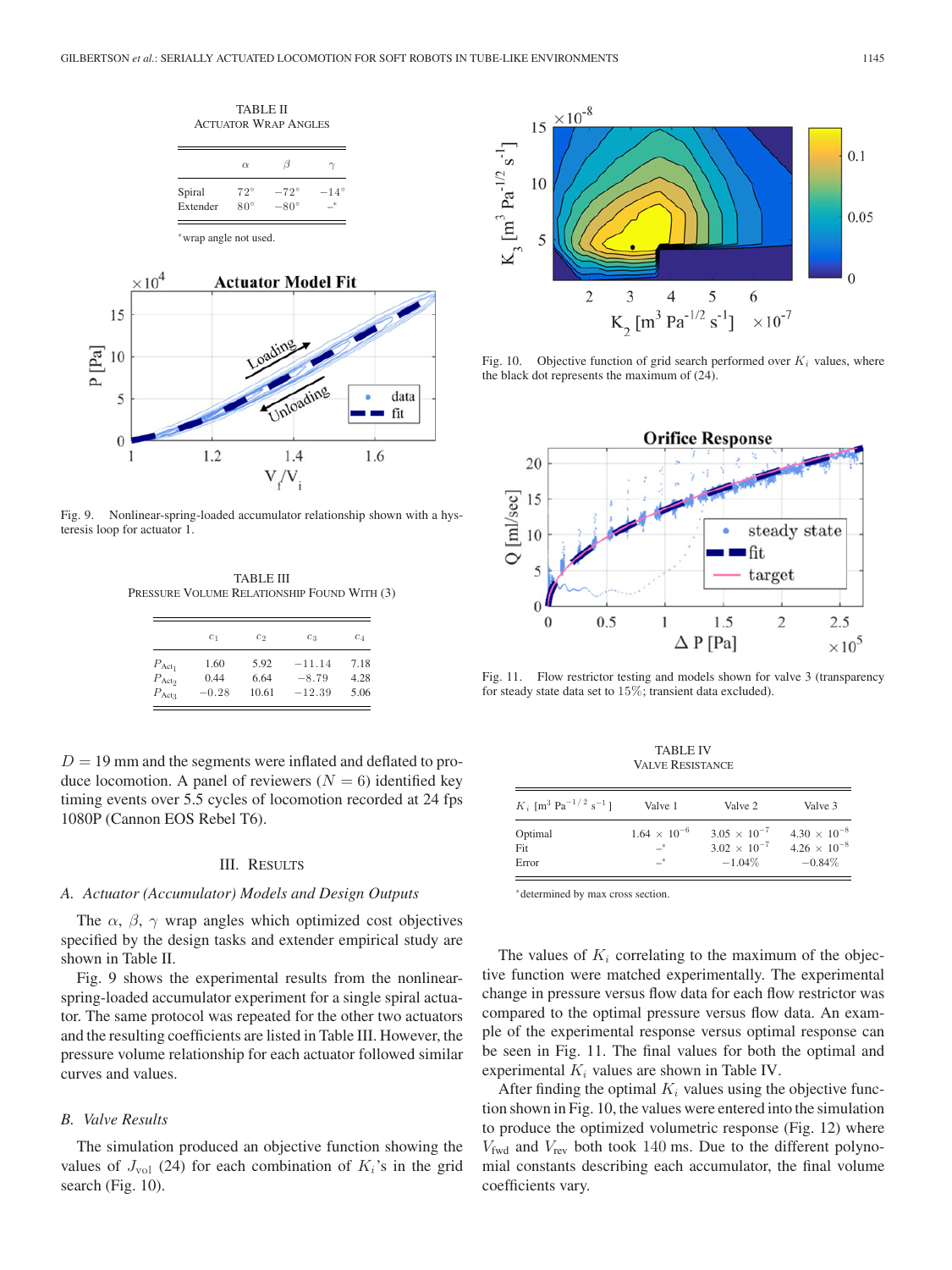

Fig. 12. Optimized volumetric response for half an actuation period. States corresponding to Fig. 2 (a, b) are shown, with the extender volume objective (24) highlighted in bold for *Act* 2. ( $V_i = 1.00$ ,  $V_c = 1.12$ ,  $V_a = 1.30$ ); (Event timings:  $t_A = 0.00$  s,  $t_B = 0.03$  s,  $t_C = 0.17$  s,  $t_D = 1.00$  s,  $t_E = 1.02$  s,  $t_F = 1.16$  s,  $t_G = 2.00$  s).



Fig. 13. Soft robot at each event (Labeled A-G) in a cannula for a full cycle of 2 seconds. (Compare with Fig. 2) The grid markings in this figure and Fig. 14 are 5 mm by 5 mm, the image was cropped and the horizontally shrunk by 35%.

## *C. Soft Robot Modeling*

The soft robot successfully traversed the cannula as shown in Fig. 13. The robot locomoted  $27 \pm 4$  mm for each actuation cycle, which is within the deviation of the predicted locomotion of 28 mm. Fig. 14 shows the robot locomoting through the cannula at different time steps, allowing one to view the traversal. For both Figs. 13 and 14, a 5 mm by 5 mm grid can be seen in the background. The images were cropped and the image was shrunk to 35% of its original size in the horizontal direction. Additionally, the median timing of actuation was within the measurement resolution of the prescribed timing as shown in Fig. 15.



Fig. 14. Soft robot locomotion through a cannula at different time steps. The images were captured at full anchoring, Event D (See Figs. 2(a) and 13).



Fig. 15. Experimental actuator timing for the forward,  $(t_C - t_B)$ , and reverse,  $(t_F - t_E)$ , direction. Results found with  $(N = 6)$  independent reviewers timing all events for  $(N = 37)$  and  $(N = 31)$ . The dotted black measurement lines represent the discrete measurement resolution with a video being recorded at 24 frames per second. Notches represent range in significant difference in median at  $p = 0.05$ .

## IV. DISCUSSION

We successfully used methodology proposed in [7] to provide ideal wrap angles for each actuator in our robot (Table II). The spiral actuator closely met the objectives described in Table I. The actuator pressure-volume relationship (Fig. 9) was nonlinear and exhibited some rate-independent hysteresis. This deviated from our assumptions, but not substantially relative to the full pressure-volume range.

The optimization of the extension volume implies useful forward traversal locomotion. In general, the last orifice  $(K_3)$  has greater impedance than  $(K_2)$  meaning that optimal tuning is more sensitive to changes in  $(K_3)$  than  $(K_2)$ .

The resulting optimization (Fig. 12) shows that well over 50% of the extension volume change results in extension as well as roughly equal and useful expansion and retraction stages. One thing to note is that *Act 3* always has a volume coefficient greater than one. This is due to the system reaching a cyclic steady state response and *Act 3* not being able to fully deflate. It is worth noting that all three actuators have different coefficients (see Table III) and different final volumes ( $V_f/V_i > 1.3$  in Fig. 12) because the dipping processes was not fully repeatable resulting in slightly different wall thicknesses.